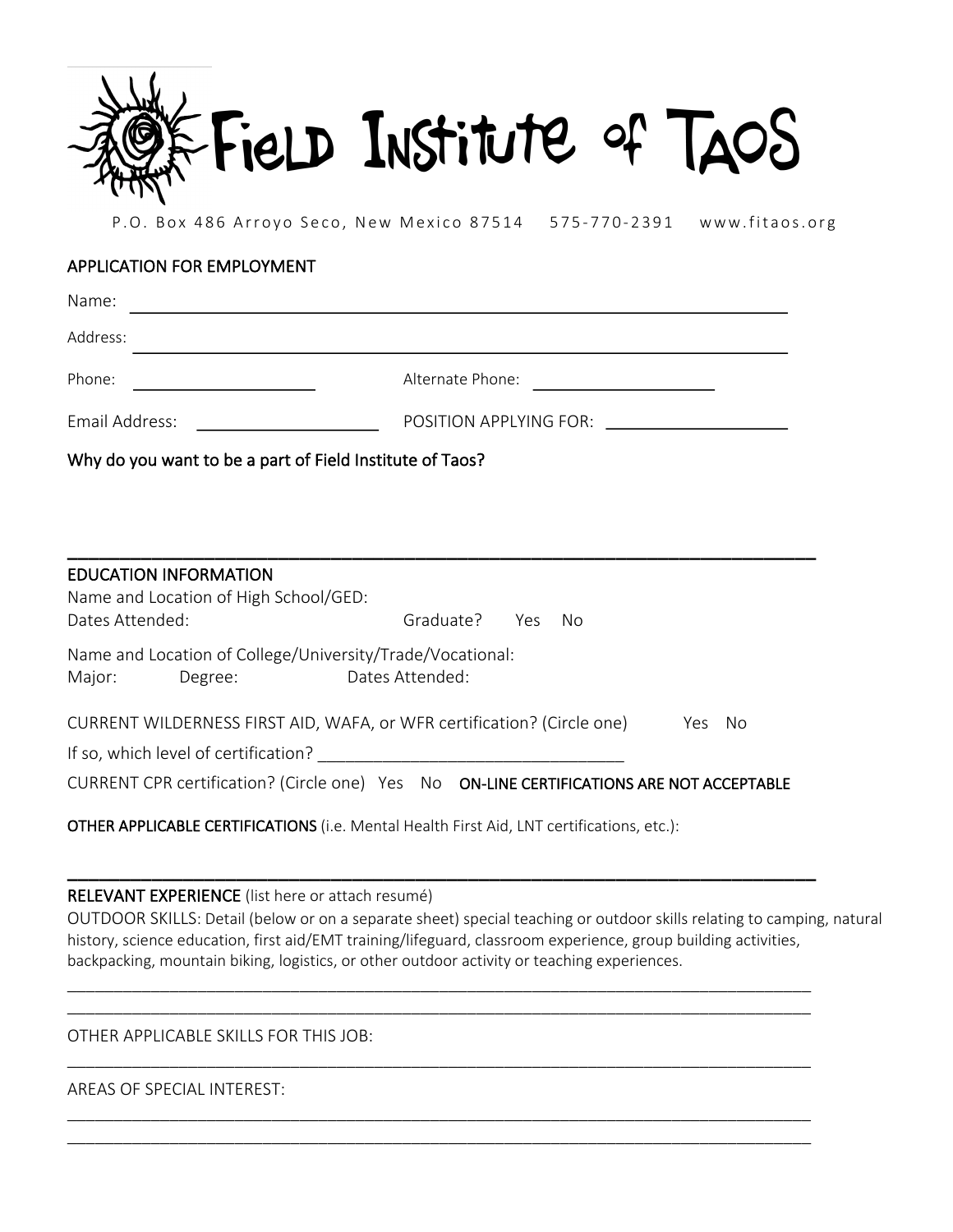### WORK HISTORY (You may complete this section or attach a resumé.)

Please list your past four employers (most recent employer first).

| Employer #1<br>Employer:<br>Position:<br>Mailing Address: |     | Phone:    | Dates of employment:<br>Reason for leaving: |
|-----------------------------------------------------------|-----|-----------|---------------------------------------------|
| Contact Person:<br>Are you eligible for rehire?           | Yes | <b>No</b> | Contact's E-mail Address:<br>Explain:       |
| Employer #2<br>Employer:<br>Position:<br>Mailing Address: |     | Phone:    | Dates of employment:<br>Reason for leaving: |
| Contact Person:<br>Are you eligible for rehire?           | Yes | No        | Contact's E-mail Address:<br>Explain:       |
| Employer #3<br>Employer:<br>Position:<br>Mailing Address: |     | Phone:    | Dates of employment:<br>Reason for leaving: |
| Contact Person:<br>Are you eligible for rehire?           | Yes | No        | Contact's F-mail Address:<br>Explain:       |
| Employer #4<br>Employer:<br>Position:<br>Mailing Address: |     | Phone:    | Dates of employment:<br>Reason for leaving: |
| Contact Person:<br>Are you eligible for rehire?           | Yes | No        | Contact's E-mail Address:<br>Explain:       |

### REFERENCES (You may complete this section or attach a resumé.)

(Please list 3 persons, not related to you, whom you have known at least one year. Ideally, these are people who have seen you do the type of work you are applying to do…)

\_\_\_\_\_\_\_\_\_\_\_\_\_\_\_\_\_\_\_\_\_\_\_\_\_\_\_\_\_\_\_\_\_\_\_\_\_\_\_\_\_\_\_\_\_\_\_\_\_\_\_\_\_\_\_\_\_\_\_\_\_\_\_\_\_\_\_\_\_\_\_

| Personal Reference #1<br>Name:<br>Relationship:                     | Occupation:     |
|---------------------------------------------------------------------|-----------------|
| Mailing Address:<br>Phone:                                          | F-Mail Address: |
| Personal Reference #2<br>Name:<br>Relationship:                     | Occupation:     |
| Mailing Address:<br>Phone:                                          | F-Mail Address: |
| Personal Reference #3<br>Name:<br>Relationship:<br>Mailing Address: | Occupation:     |
| Phone:                                                              | F-Mail Address: |